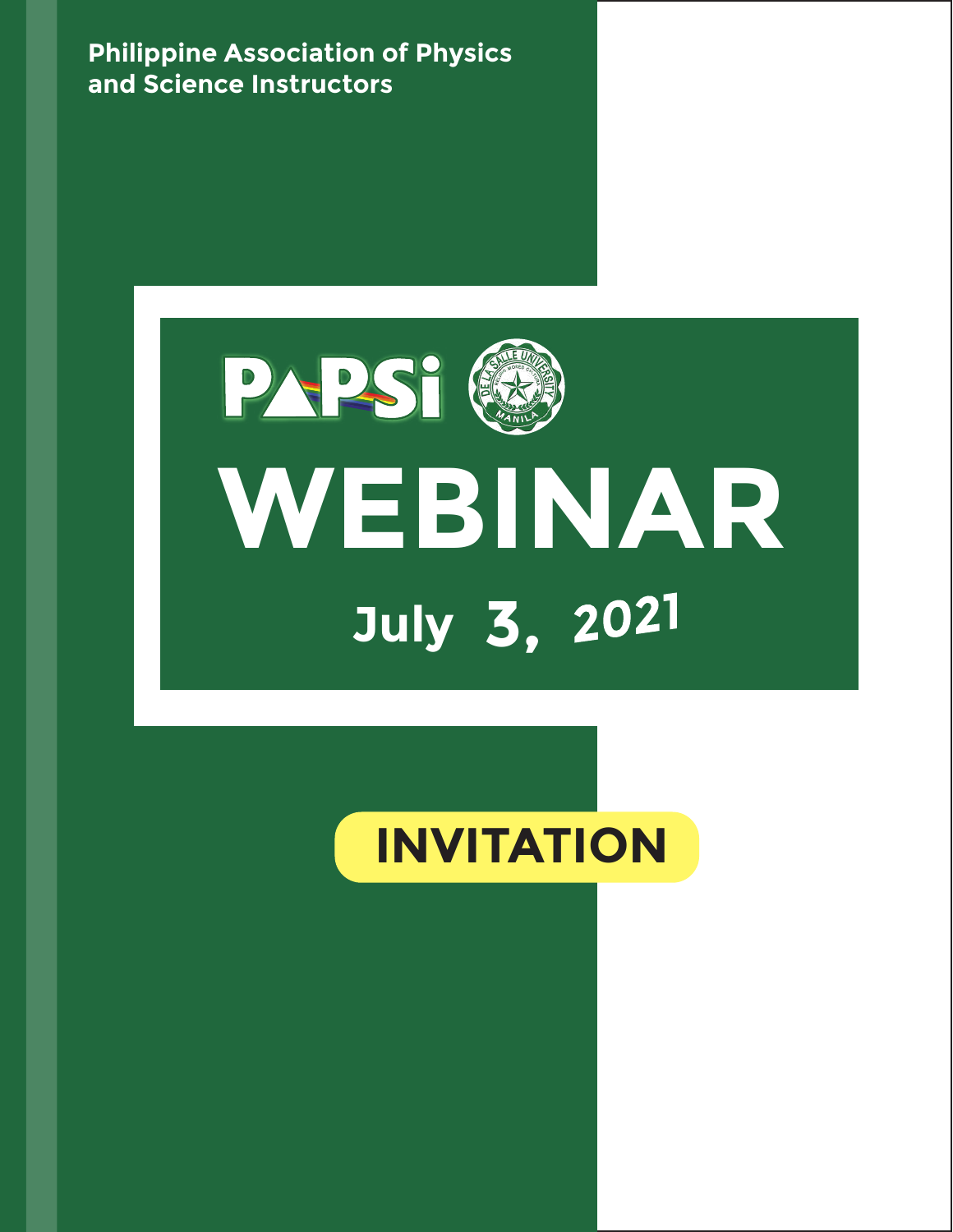## **INVITATION LETTER**

Philippine Association of Physics and Science Instructors De La Salle University Manila 2401 Taft Avenue, 1004 Manila

June 28, 2021

Dear Sir/ Ma'am,

PAPSI continuously responds to the teachers' needs for development training. Thus, we will keep up with our mission to support our teachers through webinars. These webinars will provide them more knowledge, skills, and teaching tools for distance learning.

In line with this, we invite you to these Zoom webinars:

| Title                                                                                                                 | Date & Time                        | <b>Fee</b> | Link       |
|-----------------------------------------------------------------------------------------------------------------------|------------------------------------|------------|------------|
| 1. How and Why: Teaching Scientific Action<br>Research in the Classroom Context from<br>Senior High School to College | : $pQ021$<br>10:00 AM - 12:00 PM   | Php 300.00 | Click here |
| 2. Calculus for Kinematics                                                                                            | , 2021<br>uly<br>4:00 PM - 6:00 PM | Php 300.00 | Click here |

The fee is Php 300.00 per webinar. If you are a new member or your membership has already expired then you also need to pay Php 500.00 for your annual membership fee.

The participants will receive the following digital files after the webinar:

- Certificate of Participation Invoice
- Speaker's Module **PAPSI I.D. \*** 
	-
- 
- 
- A copy of the Webinar's Video Certificate of Membership \*

I encourage you to join us as we help teachers design a future for students prepared for the 21st-century challenges. Feel free to share this invitation with your colleagues. Thank you, and see you at our webinar.

Sincerely,

 $\hat{\mathcal{C}}$ . Santos

PAPSI Convenor





**page 2/4**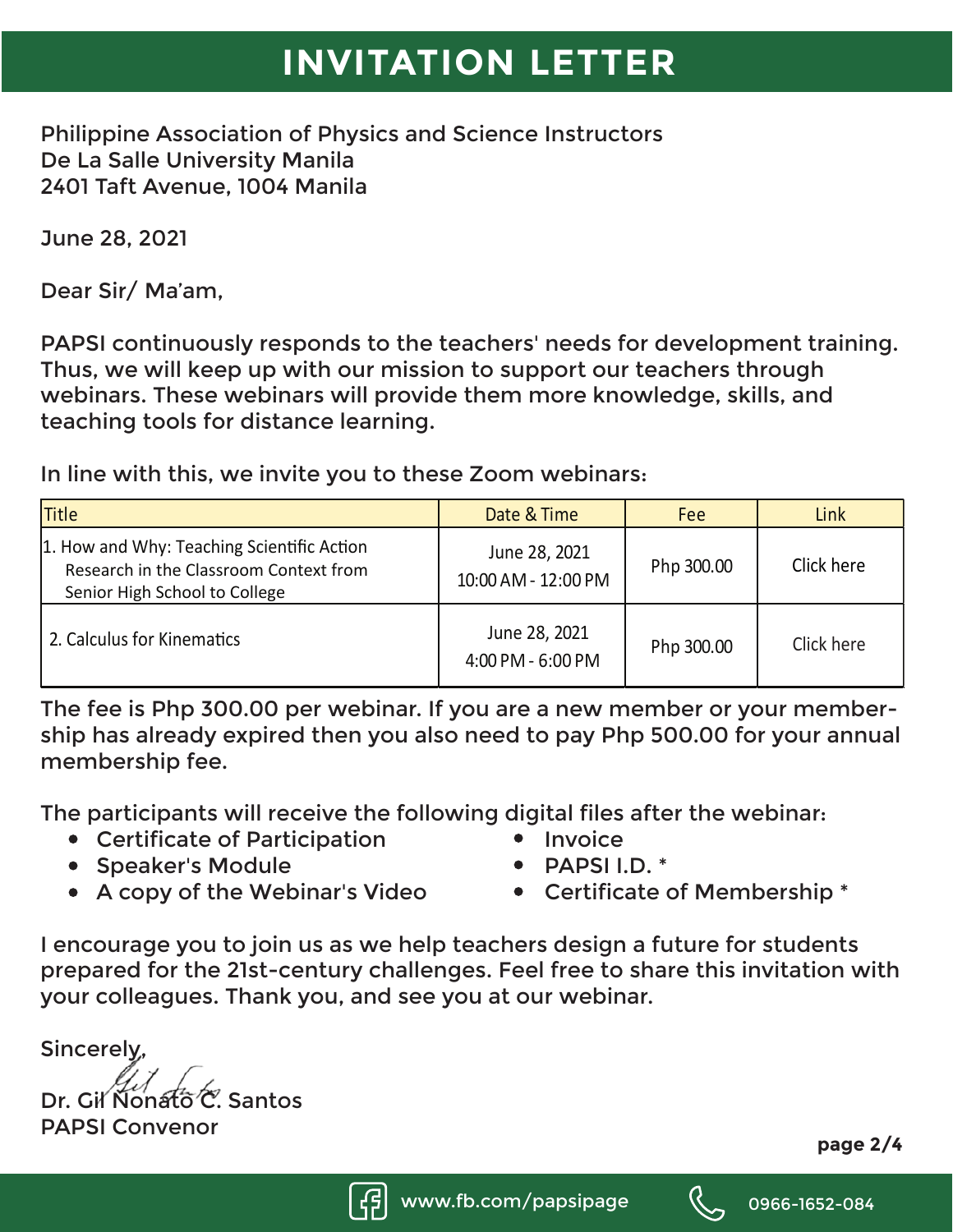

Philippine Association of

Philippine Association of<br>Physics and Science Instructors **WEBINAR** 

## **How and Why: Teaching Scientific Action Research**

## **in the Classroom Context**

### **from Senior High School to College**

Content:

- 1. Teaching Scientific Action Research in the Classroom Context from Senior High School to College
- 2. Topics for Scientific Action Research in the New Normal of Education
- 3. ICT integration in Teaching Scientific Action Research.



10:00 AM - 12:00 PM July 3, 2021



Zoom Webinar



### **Guest Speaker**

## **Mr. RESTY C. SAMOSA**

Full-time Senior High School Science Teacher Research and Testing Coordinator Graceville National High School

> Professor I Colegio de San Gabriel Arcangel